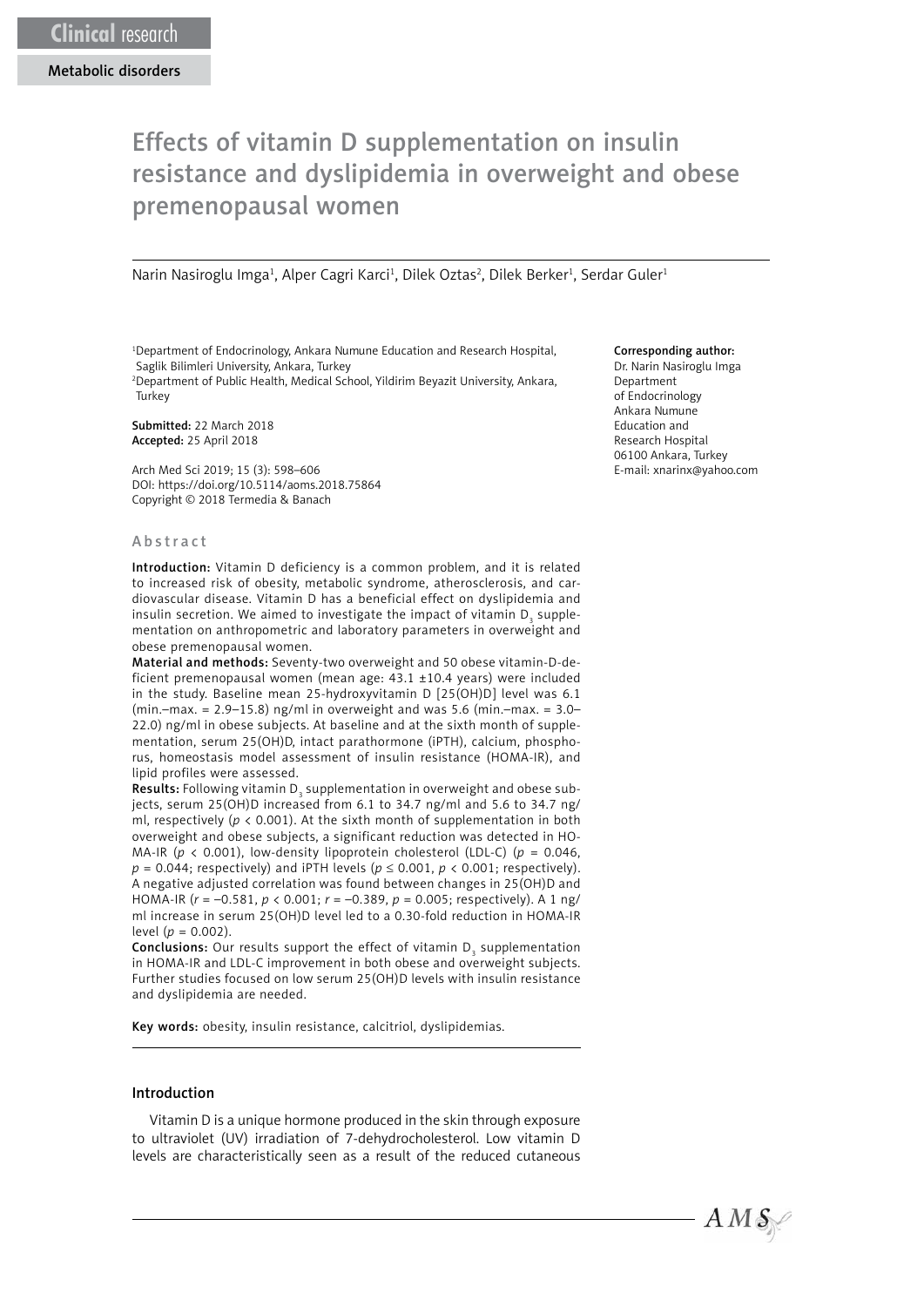synthesis of 25-hydroxyvitamin D (25(OH)D) due to a lack of UV light [1]. The best-known effect of vitamin D status is on musculoskeletal health, but it also influences the cardiovascular system and all-cause mortality [2, 3].

Vitamin D deficiency and obesity are considered important public health problems. Some studies have demonstrated an inverse relationship between 25(OH)D levels and metabolic syndrome, obesity and insulin resistance in patients [4–8], while others showed no beneficial effect [9–13]. However, in these studies, various differences were observed in study design, population, duration, type and initial vitamin D levels. Therefore, further clinical studies are needed to resolve this issue.

Vitamin D supplementation in vitamin D deficient prediabetic individuals is related to lower progression to diabetes mellitus (DM) [14]. Recent studies have reported a relationship between vitamin D deficiency and the pathogenesis of dyslipidemia [15]. It is considered that vitamin D has direct effects on lipid levels by maintaining adequate levels of apolipoprotein AI, a major component of high-density lipoprotein cholesterol (HDL-C). Also, vitamin D could indirectly influence lipid metabolism through parathormone (PTH) or calcium balance [16, 17].

In this study, we aimed to investigate the impact of vitamin  $\mathsf{D}_{_{\mathrm{3}}}$  supplementation on insulin resistance and dyslipidemia as prognostic risk factors for subclinical atherosclerosis in healthy overweight and obese premenopausal women.

#### Material and methods

#### Subjects

The medical records of patients admitted to Ankara Numune Education and Research Hospital, Endocrinology and Metabolism Department, between September 2015 and May 2016, were retrospectively evaluated. Records from 1,775 potential female subiects who received vitamin D<sub>3</sub> supplementation were searched. 1,347 potential subjects were excluded from the study because of the following criteria: history of menopause, body mass index (BMI) < 25 kg/m<sup>2</sup>, atherosclerotic disease, stroke, chronic inflammatory disease, hepatic and renal impairment, DM, hypertension, dyslipidemia, current smoking, malignancy, malabsorption, using any drugs that affect 25(OH)D, antihypertensive drugs, statins and oral contraceptives or being involved in any diet or exercise program. A further 303 women were excluded because they did not meet the criterion of 25(OH)D level  $\langle$  30 ng/ml after supplementation or because some laboratory data were missing. Consequently, 122 overweight (*n* = 72) and obese (*n* = 50) premenopausal women followed for vitamin D deficiency who reached the

target level of 25(OH)D ( $\geq$  30 ng/ml) after supplementation were selected (Figure 1).

A deficiency of vitamin D is defined as serum concentration of 25(OH)D below 20 ng/ml. Following supplementation, the cut-off level of adequate 25(OH)D was accepted above 30 ng/ml. Vitamin D supplementation was administered with 100,000 IU/ week as a loading dose for 8 weeks following a maintenance dose of 3,000 IU/day according to the 2011 Guidelines of the Endocrine Society recommendations for obese and overweight subjects [18].

All parameters were evaluated at baseline and the sixth month of vitamin D supplementation for each subject. Physical examination measurements including height, weight, waist and hip circumference, and blood pressure were recorded. The BMI was calculated as weight  $(kg)/$ height<sup>2</sup> (m<sup>2</sup>). Subjects were divided according to BMI as overweight (BMI: 25–29.9 kg/m<sup>2</sup>) and obese (BMI ≥ 30 kg/m<sup>2</sup>) groups [19]. The mean values of the three measurements of waist and hip circumferences and waist to hip ratio (WHR) were recorded. The local ethics committee of Ankara Numune Education and Research Hospital approved the study in accordance with the Declaration of Helsinki 2013.

### Laboratory analyses

Serum-corrected calcium, phosphorus, 25(OH)D, intact parathormone (iPTH), fasting blood glucose (FBG), insulin and lipid profile including total cholesterol (TC, mg/dl), triglyceride (TG, mg/dl), HDL-C (mg/dl), and low-density lipoprotein cholesterol (LDL-C, mg/dl) levels were measured. Serum 25(OH)D concentration was measured using an electroluminescence method on the Cobas E-411 analyzer (Roche Diagnostics GmbH, Mannheim, Germany). The intraassay and interassay coefficients of variation (CV) were 3.2% and 7.8%, respec-



Figure 1. Flow chart of the number of patients identified and included into the study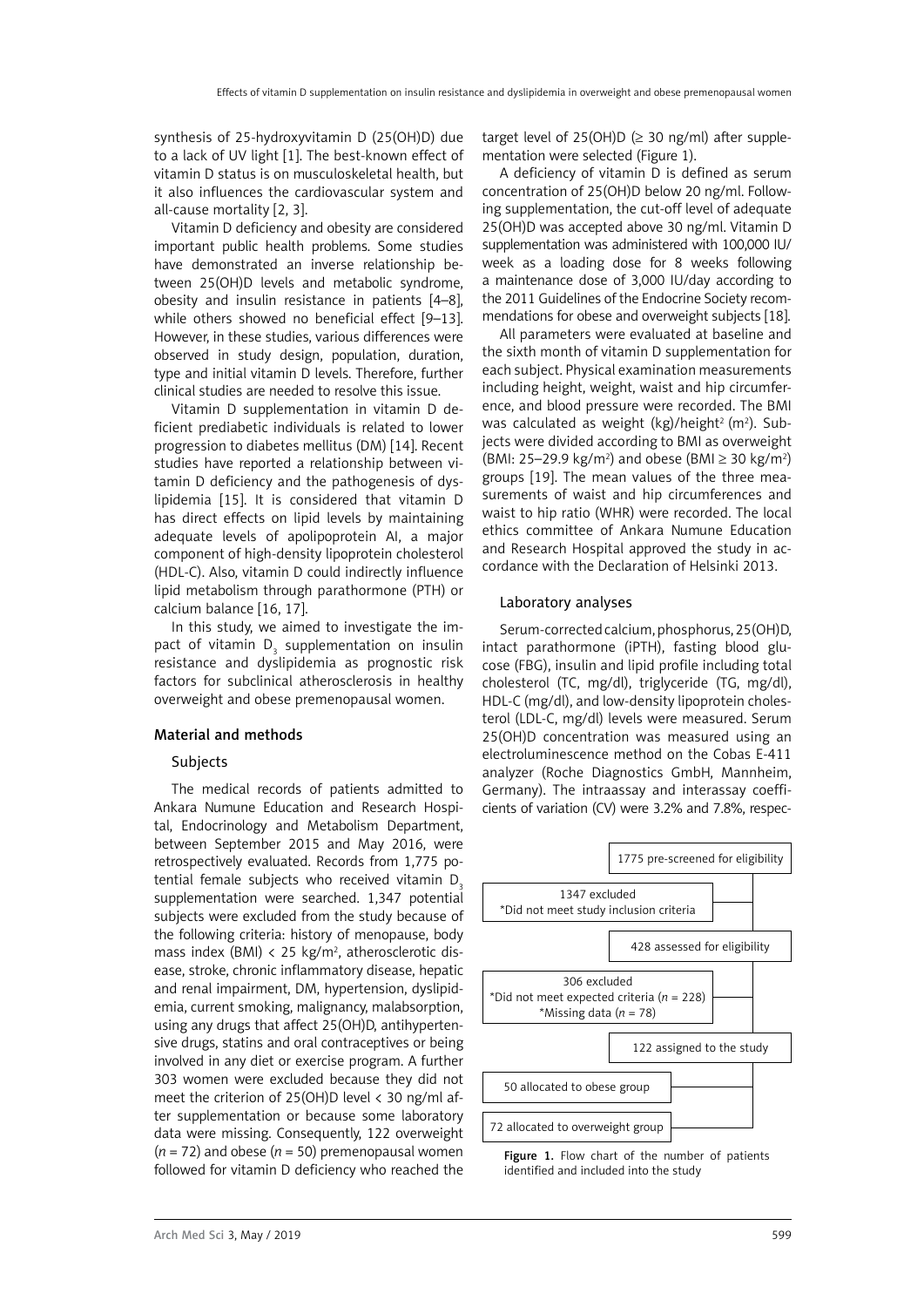tively. The minimum detection limit of the 25(OH)D kit was 3 ng/ml and the coefficient of variation was < 10%. Serum iPTH (normal range: 12–88 pg/ ml) and insulin (normal range: 1.9–23 μIU/ml) levels were determined by chemiluminescent immunoassay (AU5800 autoanalyzer, Beckman Coulter Inc., Brea, CA, USA). Serum glucose (normal range: 70–100 mg/dl), TG (normal range: 10–200 mg/dl), TC (normal range: 20–200 mg/dl), and HDL-C (normal range: 40–60 mg/dl) concentrations were analyzed using the enzymatic method (AU5800 autoanalyzer, Beckman Coulter Inc., Brea, CA, USA). Serum albumin, calcium (normal range: 8.5–10.5 mg/dl), and phosphorus (normal range: 2.5–4.5 mg/dl) levels were measured by the photometric method (AU5800 autoanalyzer, Beckman Coulter Inc., Brea, CA, USA). Serum LDL-C concentration was calculated using the Friedewald formula [20]. Serum total calcium was corrected for serum albumin with the formula:  $[(4-aIbumi) \times 0.8]$  total serum calcium. All calcium levels were corrected, and the term 'calcium' was used instead of 'corrected calcium'. The homeostasis model assessment of insulin resistance (HOMA-IR) was calculated by the formula HOMA-IR = (FBG  $\times$  insulin)/405 [21]. In all study populations, all test parameters were recorded at baseline and the sixth month of supplementation.

## Statistical analysis

Statistical analysis was performed using the Statistical Package for Social Sciences for Windows 20 (IBM SPSS Inc., Chicago, IL) program. The Kolmogorov-Smirnov test assessed the normal distribution of the data. Descriptive statistics are presented as the mean ± standard deviation for normal distribution, and median (min.–max.) for non-normal distribution. Categorical variables were expressed as number and percentage. Normally distributed parameters were evaluated by the *t*-test, while non-normally distributed parameters were investigated by the Mann-Whitney *U* test. In the overweight and obese subjects, changes in anthropometric and laboratory findings after vitamin D supplementation were evaluated by the repeated measures ANOVA test. The data of parameters at baseline and after 6 months of supplementation were evaluated by the paired *t-*test. Analysis of the percent relative change in all parameters between groups to demonstrate the effect of treatment was performed by ANOVA. The percent relative change was computed for each parameter with the following formula: (sixthmonth measurement – baseline measurement)/ baseline measurement × 100. The magnitude of absolute change from baseline to after vitamin D supplementation values was indicated by Δ. To establish the relationships between changes in

parameters following vitamin D supplementation, the correlations of change in HOMA-IR level with changes in anthropometric and laboratory findings were analyzed by Spearman correlation analysis. The repeated measures design with generalized linear mixed models was used to detect ∆25(OH)D levels for predicting ∆HOMA-IR levels. A *p*-value of  $p \leq 0.05$  was considered statistically significant.

# Results

Baseline demographic, anthropometric and laboratory characteristics of the groups are shown in Table I. The study population of 122 Caucasian women consisted of 72 (59.0%) overweight and 50 (41.0%) obese vitamin-D-deficient premenopausal subjects (Table I). Baseline mean 25-hydroxyvitamin D (25(OH)D) level was 6.1 (min.– max.  $= 2.9 - 15.8$ ) ng/ml in overweight and was 5.6 (min.–max. = 3.0–22.0) ng/ml in obese subjects. Of all subjects, the mean age was  $43.1 \pm 10.4$  years; the mean BMI was  $30.8 \pm 4.6 \text{ kg/m}^2$ . Between obese and overweight subjects, age, WHR, SBP, DBP measurements, serum 25(OH)D, PTH and lipid levels did not differ (*p* > 0.05). In overweight subjects, baseline FBG, insulin, and HOMA-IR levels were significantly lower than in obese subjects (91.8 ±5.7 vs. 96.5 ±7.6; *p* < 0.001; 12.9 vs. 16.4, *p* = 0.001; 3.6 vs. 4.2, *p* < 0.001; respectively).

In both groups, the effects of vitamin D supplementation on anthropometric and laboratory findings are shown in Table II. After supplementation, the laboratory parameters of overweight and obese subjects were as follows. Following vitamin  $\mathsf{D}_{_{\mathrm{3}}}$  supplementation in overweight and obese subjects, serum 25(OH)D increased from 6.1 to 34.7 ng/ml and 5.6 to 34.7 ng/ml, respectively (*p* < 0.001). In both groups, mean LDL-C level decreased ( $p = 0.046$ ,  $p = 0.044$ ; respectively). In overweight subjects, TG level decreased after supplementation ( $p < 0.001$ ), while no significant difference was observed in obese subjects (*p* > 0.05). In both subject groups mean FBG levels decreased and mean calcium levels increased (*p* < 0.001; for both). After supplementation, mean phosphorus level decreased ( $p = 0.011$ ) in overweight subjects, while no difference was detected in obese subjects (*p* > 0.05). The relative changes of all parameters before and after supplementation compared between overweight and obese groups are shown in Table III. The effect of supplementation on percent change in all parameters is shown in Table II. Analysis between the groups shows that the percent change of HOMA-IR levels differed significantly between overweight and obese groups ( $p = 0.035$ ).

After supplementation, iPTH, insulin, and HOMA-IR levels decreased in both overweight and obese subjects ( $p < 0.001$ ). Changes in all parameters from baseline to post-supplementation levels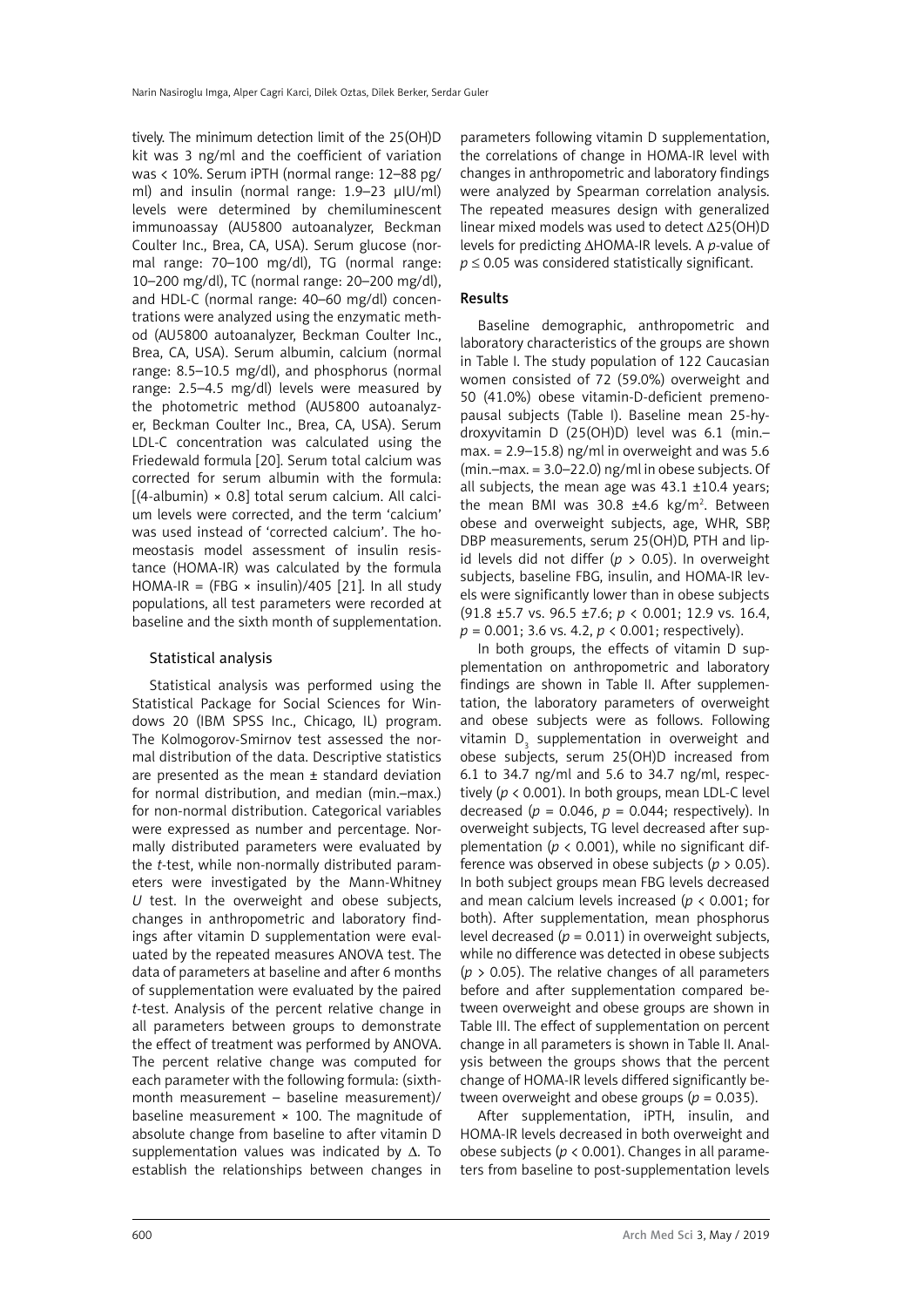| Variables          | All patients $(n = 122)$ | Overweight $(n = 72)$ | Obese $(n = 50)$   | $P$ -value <sup>#</sup> |
|--------------------|--------------------------|-----------------------|--------------------|-------------------------|
| Age [years]        | $43.1 \pm 10.4$          | $42.5 \pm 10.8$       | $43.9 \pm 10.1$    | 0.460                   |
| BMI [ $kg/m2$ ]    | $30.8 \pm 4.6$           | $27.5 \pm 1.2$        | $35.5 \pm 3.7$     | $< 0.001*$              |
| $WHR$ [cm]         | $0.7 \pm 0.1$            | $0.7 \pm 0.1$         | $0.8 \pm 0.1$      | 0.078                   |
| SBP [mm Hg]        | $122.7 \pm 10.1$         | $122.3 \pm 10.8$      | $123.3 \pm 8.9$    | 0.576                   |
| DBP [mm Hg]        | $74.5 \pm 6.2$           | $73.6 \pm 6.2$        | $75.8 \pm 6.1$     | 0.058                   |
| $TC$ [mg/dl]       | 215.0 ±44.9              | $215.1 \pm 45.3$      | 214.9 ±45.0        | 0.978                   |
| $LDL-C$ [mg/dl]    | $135.2 \pm 38.1$         | $137.1 \pm 37.5$      | $132.4 \pm 39.2$   | 0.509                   |
| HDL-C [mg/dl]      | $53.7 \pm 12.4$          | $54.3 \pm 12.6$       | $52.9$ ±12.2       | 0.566                   |
| $TG$ [mg/dl]       | 142.5 (78.0-454.0)       | 140.0 (78.0-454.0)    | 149.0 (83.0-440.0) | 0.829                   |
| FBG [mg/dl]        | $93.7 + 6.9$             | $91.8 \pm 5.7$        | $96.5 \pm 7.6$     | $0.001*$                |
| Calcium [mg/dl]    | $9.2 \pm 0.43$           | $9.1 \pm 0.5$         | $9.2 \pm 0.4$      | 0.336                   |
| Phosphorus [mg/dl] | $3.4 \pm 0.5$            | $3.5 \pm 0.5$         | $3.3 \pm 0.5$      | $0.014*$                |
| 25(OH)D[ng/ml]     | $6.0(2.9-22.0)$          | $6.1(2.9-15.8)$       | $5.6(3.0-22.0)$    | 0.901                   |
| iPTH [pg/ml]       | 75.5 (31.6-174.7)        | 75.5 (38.3-169.0)     | 75.3 (31.6-174.7)  | 0.886                   |
| Insulin [µIU/ml]   | $14.0(4.2 - 45.6)$       | $12.9(4.2 - 33.0)$    | $16.5(7.9-45.6)$   | $0.001*$                |
| HOMA-IR            | $3.7(1.0-10.8)$          | $3.6(1.0-6.7)$        | $4.2$ (2.8-10.8)   | $< 0.001*$              |

Table I. Baseline demographic, anthropometric and laboratory characteristics of all cases of overweight and obese patients

*#Overweight vs. obese patients. \*p* ≤ *0.05 indicates statistical significance. Numerical variables with normal distribution are expressed as mean ± standard deviation. Numerical variables without normal distribution are shown as median (min.–max.). BMI – body mass index, WHR – waist-hip ratio, SBP – systolic blood pressure, DBP – diastolic blood pressure, TC – total cholesterol, LDL-C – low-density lipoprotein cholesterol, HDL-C – high-density lipoprotein cholesterol, TG – triglyceride, FBG – fasting blood glucose, 25(OH)D – 25-hydroxy vitamin D, iPTH – intact parathormone, HOMA-IR – homeostasis model assessment of insulin resistance.*

Table II. Effects of vitamin D supplementation on anthropometric and laboratory parameters in overweight and obese subjects

| Variable                | Overweight $(n = 72)$     |                            |            | Obese $(n = 50)$          |                            |            |  |
|-------------------------|---------------------------|----------------------------|------------|---------------------------|----------------------------|------------|--|
|                         | <b>Baseline</b>           | After supple-<br>mentation | P-value    | <b>Baseline</b>           | After supple-<br>mentation | P-value    |  |
| BM [kg/m <sup>2</sup> ] | $27.5 \pm 1.2$            | $27.5 \pm 1.3$             | 0.340      | $35.5 \pm 3.7$            | $35.5 \pm 3.8$             | 0.532      |  |
| WHR [cm]                | $0.8 \pm 0.1$             | $0.8 \pm 0.1$              | 0.057      | $0.8 \pm 0.1$             | $0.8 \pm 0.1$              | 0.058      |  |
| SBP [mm Hg]             | $122.3 \pm 10.8$          | $122.0 \pm 10.7$           | 0.681      | $123.3 \pm 8.9$           | $122.7 \pm 10.3$           | 0.277      |  |
| DBP [mm Hg]             | $73.6 \pm 6.2$            | $74.0 \pm 6.7$             | 0.131      | $75.8 \pm 6.1$            | $75.6 \pm 7.0$             | 0.389      |  |
| TC [mg/dl]              | $215.1 \pm 45.3$          | 204.3 ±40.7                | 0.056      | $214.9 + 45.0$            | 207.4 ±41.7                | 0.257      |  |
| LDL-C [mg/dl]           | $137.1 \pm 37.5$          | $128.4 \pm 36.0$           | $0.046*$   | $132.4 \pm 39.2$          | $121.0 \pm 32.9$           | $0.044*$   |  |
| $HDL-C$ [mg/dl]         | $54.3 \pm 12.6$           | $53.6 \pm 14.2$            | 0.631      | $53.0 \pm 12.2$           | $52.3 \pm 11.2$            | 0.550      |  |
| TG [mg/dl]              | 140.0<br>$(78.0 - 454.0)$ | 123.5 (38.0–283.0)         | $< 0.001*$ | 149.0<br>$(83.0 - 440.0)$ | 139.5 (45.0-320.0)         | 0.142      |  |
| FBG [mg/dl]             | $91.8 \pm 5.7$            | $87.1 \pm 6.5$             | $0.001*$   | $96.5 \pm 7.6$            | $92.2 \pm 5.5$             | $0.001*$   |  |
| Calcium [mg/dl]         | $9.1 \pm 0.5$             | $9.4 \pm 0.4$              | $0.001*$   | $9.2 \pm 0.4$             | $9.5 \pm 0.3$              | $< 0.001*$ |  |
| Phosphorus [mg/dl]      | $3.5 \pm 0.5$             | $3.4 \pm 0.4$              | $0.011*$   | $3.3 \pm 0.5$             | $3.3 \pm 0.5$              | 0.933      |  |
| 25(OH)D [ng/ml]         | $6.1(2.9-15.8)$           | 34.7 (26.4–70.3)           | $< 0.001*$ | $5.6(3.0-22.0)$           | 34.7 (26.8–56.8)           | $< 0.001*$ |  |
| iPTH [pg/ml]            | 75.6<br>$(38.3 - 169.0)$  | 41.2 (19.4–85.3)           | $< 0.001*$ | 75.3<br>$(31.6 - 174.7)$  | 46.4 (28.9–96.0)           | $< 0.001*$ |  |
| Insulin [µ U/m]         | $12.9(4.2 - 33.0)$        | $3.7(2.0-5.8)$             | $0.001*$   | $16.5(8.0-45.6)$          | $8.6(4.1-37.2)$            | $0.001*$   |  |
| <b>HOMA-IR</b>          | $3.6(1.0-6.7)$            | $2.0(0.7-3.2)$             | $< 0.001*$ | $4.2(2.8-10.8)$           | $2.4(1.2 - 7.0)$           | $< 0.001*$ |  |

*Numerical variables with normal distribution are expressed as mean ± standard deviation. Numerical variables without normal distribution*  are shown as median (min.–max.). \*p ≤ 0.05 indicates statistical significance. Δp: Overweight<sub>baseline-after supplementation</sub> vs. obese<sub>baseli</sub> *BMI – body mass index, WHR – waist-hip ratio, SBP – systolic blood pressure, DBP – diastolic blood pressure, TC – total cholesterol, LDL-C – low-density lipoprotein cholesterol, HDL-C – high-density lipoprotein cholesterol, TG – triglyceride, FBG – fasting blood glucose, 25(OH)D – 25-hydroxy vitamin D, iPTH – intact parathormone, HOMA-IR – homeostasis model assessment of insulin resistance.*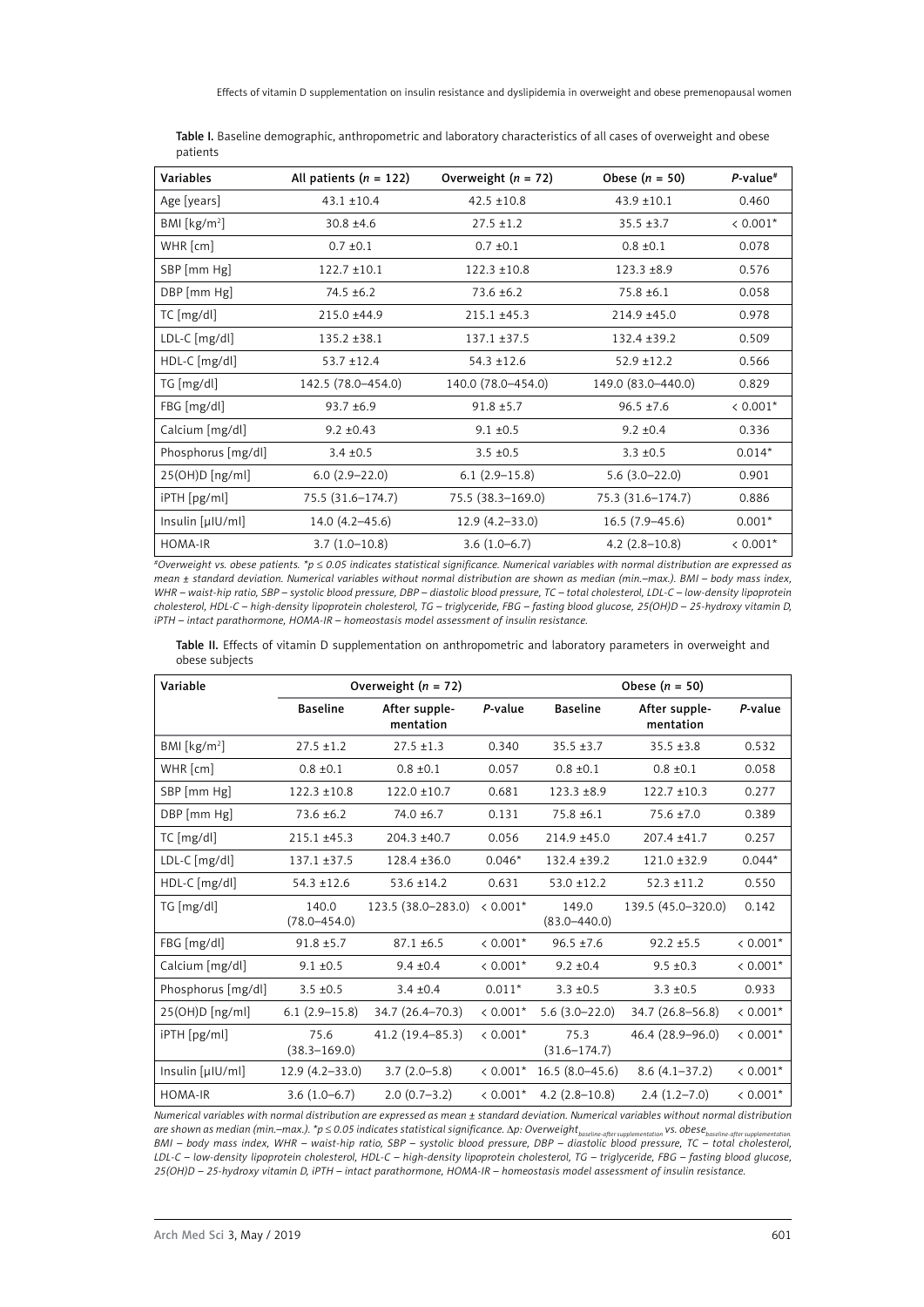Narin Nasiroglu Imga, Alper Cagri Karci, Dilek Oztas, Dilek Berker, Serdar Guler

| Variable                | Overweight $(n = 72)$<br>(% change) | Obese $(n = 50)$<br>(% change) | $P$ -value <sup>#</sup><br>Comparison of relative<br>change between groups |
|-------------------------|-------------------------------------|--------------------------------|----------------------------------------------------------------------------|
| BM [kg/m <sup>2</sup> ] | $-2.2 + 4.0$                        | $-1.2 \pm 2.5$                 | 0.263                                                                      |
| $WHR$ [cm]              | $-0.5 \pm 1.8$                      | $0.5 \pm 1.9$                  | 0.139                                                                      |
| SBP [mm Hg]             | $-0.2 \pm 4.3$                      | $-0.5 \pm 3.2$                 | 0.675                                                                      |
| DBP [mm Hg]             | $0.2 \pm 2.7$                       | $-0.4 \pm 2.6$                 | 0.205                                                                      |
| TC [mg/dl]              | $-4.0 \pm 18.6$                     | $-2.9$ ±15.2                   | 0.823                                                                      |
| LDL-C [mg/dl]           | $-3.8 \pm 24.2$                     | $-5.8 \pm 21.4$                | 0.753                                                                      |
| $HDL-C$ [mg/dl]         | $2.2 + 22.2$                        | $0.8 \pm 16.5$                 | 0.787                                                                      |
| TG [mg/dl]              | $-16.1 + 44.9$                      | $-3.4 \pm 29.9$                | 0.226                                                                      |
| FBG [mg/dl]             | $-3.6 \pm 8.7$                      | $-1.6 \pm 6.8$                 | 0.254                                                                      |
| Calcium [mg/dl]         | $2.2 \pm 4.8$                       | $2.4 \pm 6.0$                  | 0.877                                                                      |
| Phosphorus [mg/dl]      | $-2.8 \pm 15.5$                     | $3.0 \pm 15.1$                 | 0.131                                                                      |
| 25(OH)D[ng/ml]          | $565.1 \pm 327.0$                   | 552.8 ±327.9                   | 0.840                                                                      |
| iPTH [pg/ml]            | $-38.3 \pm 23.1$                    | $-38.2 \pm 22.2$               | 0.986                                                                      |
| Insulin [µ U/m ]        | $-54.8 \pm 18.3$                    | $-47.2 \pm 19.0$               | 0.087                                                                      |
| HOMA-IR                 | $-56.4 \pm 17.0$                    | $-46.8 \pm 19.2$               | $0.035*$                                                                   |

Table III. Relative changes in variables over the course of vitamin D supplementation

*\*p* ≤ *0.05 indicates statistical significance. #Comparison of relative change of variables between overweight and obese groups. BMI – body mass index, WHR – waist-hip ratio, SBP – systolic blood pressure, DBP – diastolic blood pressure, TC – total cholesterol, LDL-C – low-density lipoprotein cholesterol, HDL-C – high-density lipoprotein cholesterol, TG – triglyceride, FBG – fasting blood glucose, 25(OH)D – 25-hydroxy vitamin D, iPTH – intact parathormone, HOMA-IR – homeostasis model assessment of insulin resistance.*

| Table IV. Correlation of change in 25(OH)D and HOMA-IR levels with the change in anthropometric and laboratory |
|----------------------------------------------------------------------------------------------------------------|
| parameters in overweight and obese subjects                                                                    |

| Variables        | Overweight |                              |          |                  | Obese            |                  |          |          |
|------------------|------------|------------------------------|----------|------------------|------------------|------------------|----------|----------|
|                  |            | $\Delta$ 25(OH)D<br>∆HOMA-IR |          |                  | $\Delta$ 25(OH)D | ∆HOMA-IR         |          |          |
|                  | r          | $\boldsymbol{p}$             | r        | $\boldsymbol{p}$ | r                | $\boldsymbol{p}$ | r        | p        |
| $\Delta$ 25(OH)D |            |                              | $-0.581$ | $< 0.001*$       |                  |                  | $-0.389$ | $0.005*$ |
| <b>AHOMA-IR</b>  | $-0.581$   | $< 0.001*$                   |          |                  | $-0.389$         | $0.005*$         |          |          |
| $\Delta$ BMI     | 0.078      | 0.516                        | 0.096    | 0.424            | $-0.214$         | 0.106            | 0.078    | 0.591    |
| $\triangle WHR$  | $-0.044$   | 0.715                        | 0.135    | 0.258            | $-0.157$         | 0.275            | 0.038    | 0.796    |
| $\triangle$ SBP  | 0.194      | 0.102                        | $-0.102$ | 0.394            | 0.171            | 0.234            | $-0.207$ | 0.148    |
| $\triangle$ DBP  | 0.087      | 0.467                        | $-0.178$ | 0.136            | 0.140            | 0.333            | $-0.052$ | 0.722    |
| $\Delta TC$      | $-0.001$   | 0.990                        | $-0.034$ | 0.778            | $-0.067$         | 0.644            | 0.012    | 0.936    |
| <b>AHDL-C</b>    | $-0.039$   | 0.742                        | 0.022    | 0.855            | 0.233            | 0.103            | 0.024    | 0.867    |
| $ALDL-C$         | 0.036      | 0.763                        | $-0.063$ | 0.597            | 0.027            | 0.854            | 0.047    | 0.748    |
| $\Delta TG$      | 0.159      | 0.183                        | $-0.157$ | 0.187            | $-0.098$         | 0.499            | $-0.100$ | 0.490    |
| $\triangle$ FBG  | $-0.400$   | $0.001*$                     | 0.180    | 0.129            | $-0.362$         | $0.010*$         | 0.428    | $0.002*$ |
| $\Delta$ Calcium | $-0.168$   | 0.157                        | 0.129    | 0.278            | $-0.172$         | 0.233            | 0.119    | 0.412    |
| ΔPhosphorus      | 0.065      | 0.588                        | 0.001    | 0.991            | 0.170            | 0.239            | 0.176    | 0.221    |
| $\Delta$ iPTH    | $-0.024$   | 0.843                        | 0.034    | 0.777            | $-0.291$         | $0.040*$         | 0.130    | 0.369    |
| $\Delta$ Insulin | $-0.552$   | $< 0.001*$                   | 0.296    | $0.012*$         | $-0.584$         | $< 0.001*$       | 0.330    | $0.019*$ |

*\*p* ≤ *0.05 indicates statistical significance.* ∆ *– baseline values – post-supplementation values. 25(OH)D – 25-hydroxy vitamin D, BMI – body mass index, WHR – waist-hip ratio, SBP – systolic blood pressure, DBP – diastolic blood pressure, TC – total cholesterol, HDL-C – high-density lipoprotein cholesterol, LDL-C – low-density lipoprotein cholesterol, TG – triglyceride, FBG – fasting blood glucose, iPTH – intact parathormone, HOMA-IR – homeostasis model assessment of insulin resistance.*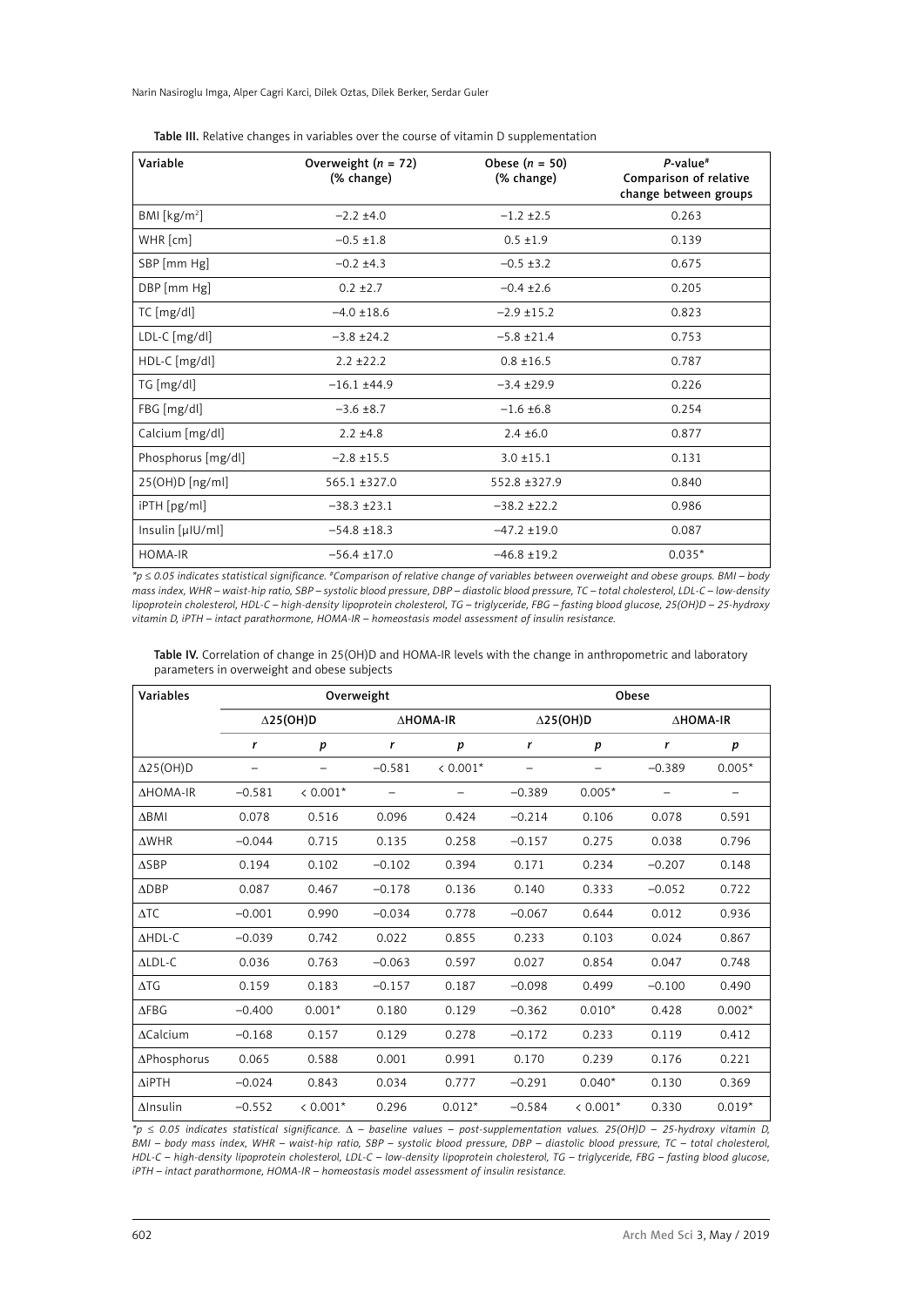were compared (∆p). Changes in TG and phosphorus levels were larger in overweight subjects (*p* = 0.048, *p* = 0.035; respectively). However, the change in HOMA-IR level was larger only in obese subjects (*p* = 0.004).

The correlation of changes in 25(OH)D and HOMA-IR levels with changes in anthropometric and laboratory findings after supplementation are shown in Table IV. In overweight subjects, change in 25(OH)D level was negatively correlated with change in HOMA-IR (*r* = –0.581, *p* < 0.001), FBG  $(r = -0.400, p = 0.001)$ , and insulin  $(r = -0.552)$ .  $p$  < 0.001) levels, while change in HOMA-IR level was positively correlated with change in insulin (*r* = 0.296; *p* = 0.012) level. In obese subjects, change in 25(OH)D level was negatively correlated with change in HOMA-IR (*r* = –0.389, *p* = 0.005), FBG (*r* = –0.362, *p* = 0.01), iPTH (*r* = –0.291, *p* = 0.040), and insulin (*r* = –0.584; *p* < 0.001) levels; change in HOMA-IR level was positively correlated with the change in FBG (*r* = 0.428; *p* = 0.002) and insulin ( $r = 0.330$ ;  $p = 0.019$ ) levels. The correlation of change in 25(OH)D and HOMA-IR levels in overweight and obese subjects is shown in Figure 2. A negative adjusted correlation was detected between Δ25(OH)D and ∆HOMA-IR levels in both overweight and obese subjects. Change in 25(OH)D level is a predictor of change in HOMA-IR level. We found that a 1 ng/ml increase in serum 25(OH)D level caused a 0.30-fold reduction in HOMA-IR level (β ± SE = –0.30 ±0.10; *p* = 0.002).

### Discussion

Vitamin D deficiency and obesity are nutritional disorders that affect people worldwide. Several studies have demonstrated that supplementation of vitamin D has various effects on obesity, hypertension, DM, insulin sensitivity, lipid parameters, inflammatory markers and atherosclerosis risk. It is well recognized that the overweight population has a high prevalence of cardiovascular disease (CVD) risk factors such as hypertension, type 2 DM, hyperlipidemia, and atherosclerosis, similar to obese subjects. In rats and humans, adipose tissue has been found to be the main storage site of vitamin D [22, 23]. The mechanism is not clear, but it is suggested that obesity can cause vitamin D deficiency through inadequate intake or as a result of deposition of vitamin D in the large adipose tissue mass [24]. Additionally, obese people spend less time outside and are exposed to less UV radiation [25].

Vitamin D has effects on pancreatic islet cells through the vitamin D receptor (VDR), and polymorphisms of the VDR gene are related to insulin resistance and impaired insulin secretion [26]. Pancreatic β-cells have receptors for the active form of vitamin D, and the local production of



1α, 25(OH)<sub>2</sub>D<sub>3</sub> might be an essential mediator of islet function [27]. Some studies have demonstrated a negative correlation between serum vitamin D levels and insulin resistance. A prospective study revealed an inverse relationship between baseline serum 25(OH)D and 10-year risk of hyperglycemia, metabolic syndrome, and insulin resistance [28]. Increasing 25(OH)D from 10 to 30 ng/ml can improve insulin sensitivity by 60% [29]. It is thought that vitamin D supplementation may be a cost-effective preventative and therapeutic agent for the management of insulin resistance and DM in obese individuals [30]. The present study demonstrated vitamin D-deficient overweight and obese subjects had higher HOMA-IR levels at baseline, whereas at the sixth month of supplementation it had declined. In addition, we observed a 1 ng/ml increase in serum 25(OH)D level that led to a 0.30-fold reduction in HOMA-IR level. This result is important because it emphasizes that vitamin D deficiency should be corrected to prevent diseases caused by high insulin resistance. In our study, the obese group had higher insulin resistance than the overweight group; therefore, supplementation with vitamin D may be more beneficial for people with higher insulin resistance.

Vitamin D status is related to increased levels of endothelial dysfunction biomarkers, inflammatory markers and cardiometabolic risk factors in obese non-diabetic individuals [31]. The excess of macronutrients in the adipose tissues stimulates the release of inflammatory mediators and reduces production of adiponectin, predisposing to a pro-inflammatory state and oxidative stress.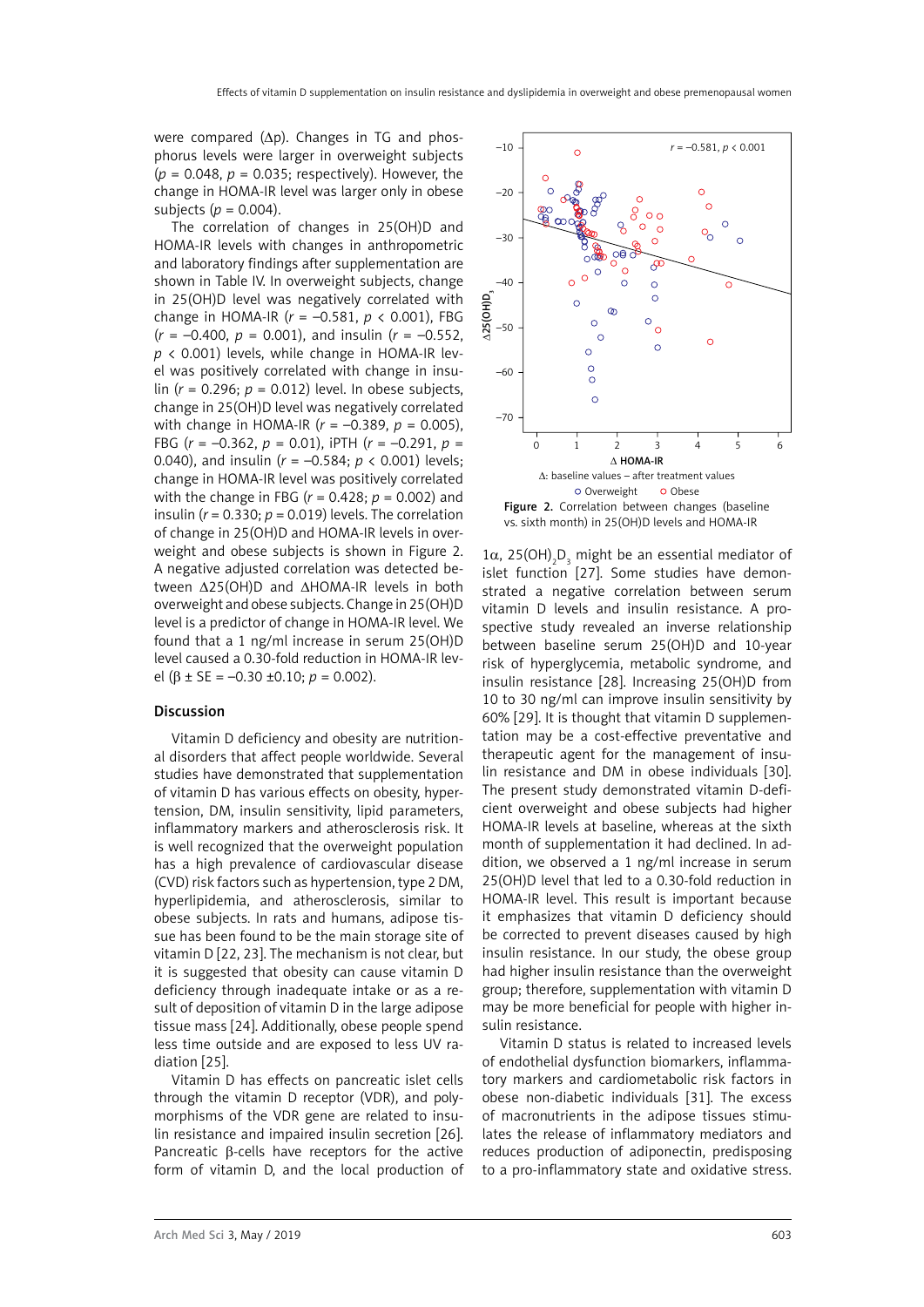Management of obesity can help reduce the risks of CVD and inhibits release of inflammatory mediators [32]. However, a recent meta-analysis indicated that vitamin D supplementation had no effect on plasma leptin and adiponectin levels [33]. Telomeres protect chromosomes from deterioration and fusion during mitosis. Higher vitamin D levels and longer telomere length have been associated with lower risk of several chronic diseases and all-cause mortality. A positive association was established between 25(OH)D levels and telomere length [34].

Some studies indicate that low 25(OH)D levels may lead to dyslipidemia. In the present study, vitamin D deficient women had higher LDL-C concentrations. After vitamin D supplementation, we observed LDL-C reduction in both overweight and obese subjects and TG reduction only in overweight subjects. Despite these reductions, no significant difference was found in TC and HDL-C levels. The mechanisms responsible for dyslipidemia in vitamin D deficient individuals are not fully understood. A positive relationship between serum 25(OH)D level and apolipoprotein AI with HDL-C levels is well known. Vitamin D can influence the formation of HDL-C particles [35]. Also, vitamin D status may affect the serum lipid levels by the effect of 1,25(OH)<sub>2</sub>D<sub>3</sub>, which leads to inhibition of murine bone marrow stromal cell differentiation and regulates adipogenesis; it also leads to increased lipogenesis and lipolysis [36]. Consistent with our results, an investigation of the effects of 25-hydroxyvitamin D on fasting lipid profile resulted in a negative correlation of 25(OH)D concentration with both total cholesterol and LDL-C [29].

The relationship between vitamin D deficiency and CVD has been investigated in many studies. Active metabolites of vitamin D bind to the VDR, which regulates many genes in essential processes and has a role in pathways of CVD, including inflammation, thrombosis, and the renin-angiotensin system [37]. Women with vitamin D deficiency had increased CVD risk biomarkers such as homocysteine, high-sensitivity C-reactive protein (CRP), cystatin-C, uric acid, and  $HbA_{1c}$  levels compared to those with sufficient vitamin D levels [38]. Investigation of the possible role of vitamin D deficiency in statin-associated myalgia shows that low 25(OH)D levels are related to myalgia in patients on statin therapy [39]. In addition, peripheral artery disease patients had significantly higher serum concentrations of trans fatty acids and lower plasma levels of vitamin D [40]. Vitamin D induces prostacyclin in vascular smooth muscle cells; possibly, it is a vasoactive agent and may play a protective role in the development of atherosclerosis [41]. Gurses *et al.* reported that endothelial function is impaired in vitamin D deficient young premenopausal women; 6-month supplementation resulted in amelioration [42].

Non-alcoholic fatty liver disease (NAFLD) is the most common chronic liver disease worldwide, frequently co-existing with obesity, and has been recognized as an independent risk factor for CVD. Evidence from an increasing number of studies suggests that NAFLD may be a hepatic manifestation of metabolic syndrome [43]. Lifestyle changes and statin treatment have beneficial effects on NAFLD [44]. As a result of the correlation between hyperandrogenemia and NAFLD, bioavailable testosterone is independently associated with the fatty liver index in postmenopausal women [45]. Comparing the effect of orlistat versus metformin on body composition and insulin resistance in obese premenopausal women, it was found that orlistat and metformin produced similar improvement in insulin and glucose homeostasis [46]. Vitamin D deficiency is also associated with NAFLD and has even been correlated with the severity of the disease [47]. Vitamin D supplementation has a therapeutic role in vitamin D deficient adults with NAFLD [48]. Also, low 25(OH)D levels are associated with advanced fibrosis and severe inflammation in autoimmune hepatitis. Vitamin D level was suggested as a biomarker that predicts response to therapy and histological features in autoimmune hepatitis [49]. In our study, both overweight and obese groups, after 6-month vitamin D supplementation, had a decline in iPTH concentrations and elevation in calcium levels. Studies showed that patients with secondary hyperparathyroidism have excess body weight and fat tissue [50]. It is suggested that PTH may cause insulin resistance by reducing glucose uptake by the liver, muscle, and adipose cells [51]. A recent study revealed that vitamin D supplementation has no effect on CRP, interleukin-10, or tumor necrosis factor- $\alpha$  concentrations [52].

The 25(OH)D measurement before and after supplementation may not be a mirror of lifetime vitamin D status and progression of subclinical atherosclerosis over several years. In our opinion, these results may be a partial reflection of the situation of vitamin D deficiency results. The results suggest that vitamin D supplementation may be protective for possible dyslipidemia and insulin resistance, especially in patients above the normal weight.

Our study has several limitations. First, we analyzed baseline and 6-month measurements of parameters; frequent and longitudinal series of measurements may be more effective to evaluate the results. Second, this study was not a randomized placebo-controlled study. Third, we investigated the parameters in overweight and obese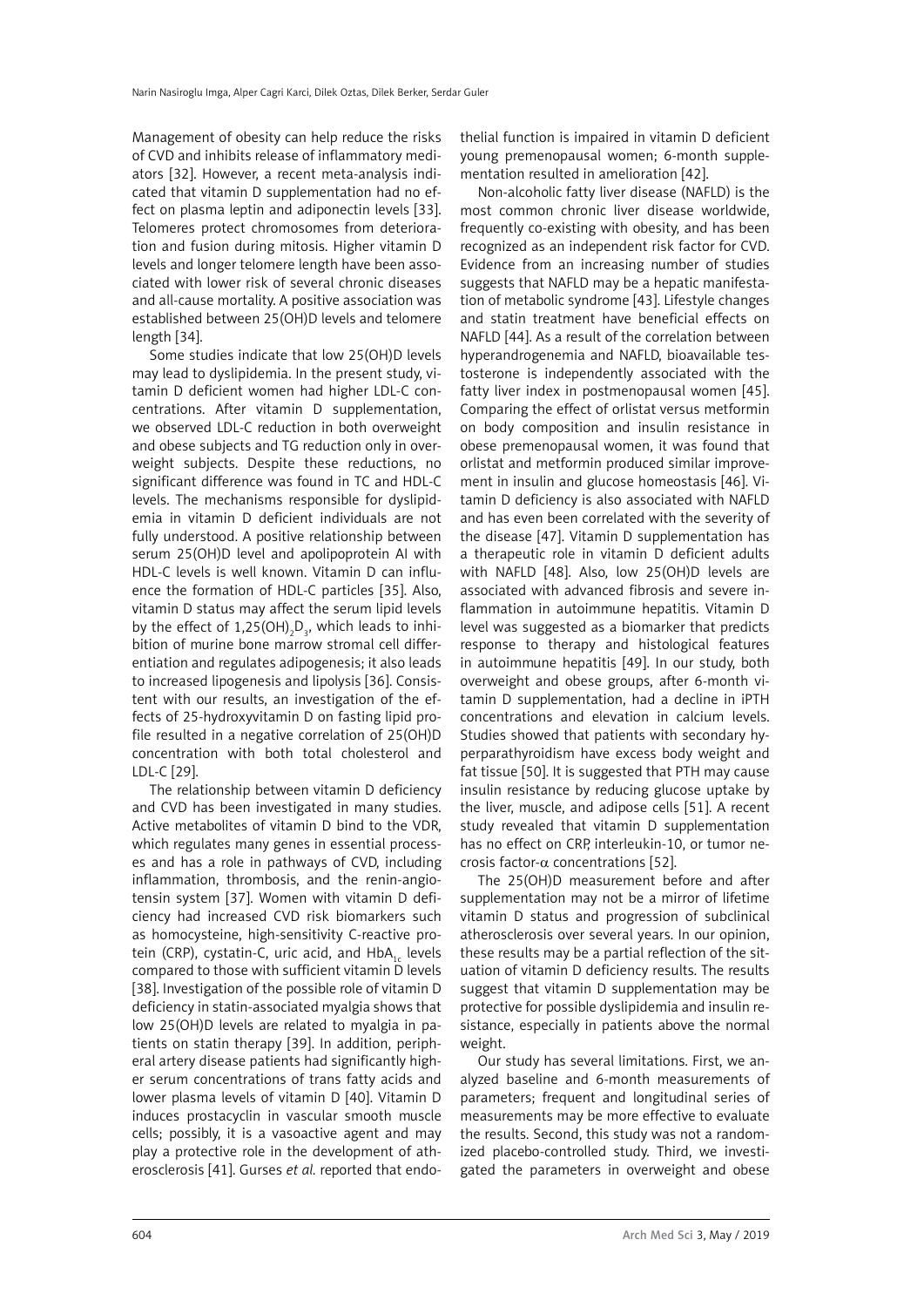premenopausal women; in heterogeneous groups such as postmenopausal women and the male population, the results might have been different. Sun exposure and dietary daily vitamin D intake were not assessed, because this information was not available. In addition, we used the HOMA-IR index for the assessment of insulin resistance, but the lipid accumulation product and/or the triglyceride/glucose index can be applied as predictors of insulin resistance in clinical practice [53].

In conclusion, in healthy vitamin D deficient overweight and obese premenopausal women, 25(OH)D levels negatively correlated with HOMA-IR and LDL-C after vitamin D supplementation. These results may help highlight the importance of vitamin D supplementation to improve insulin secretion and insulin sensitivity, thereby indirectly influencing lipid metabolism and eventually prevention of atherosclerosis and cardiovascular mortality. Further studies are needed to confirm the effects of supplementation with vitamin D in healthy premenopausal overweight and obese women for insulin resistance and dyslipidemia.

#### Conflict of interest

The authors declare no conflict of interest.

#### References

- 1. DeLuca HF. Overview of general physiologic features and functions of vitamin D. Am J Clin Nutr 2004; 80: 1689S-96S.
- 2. Autier P, Gandini S. Vitamin D supplementation and total mortality: a meta-analysis of randomized controlled trials. Arch Intern Med 2007; 167: 1730-7.
- 3. Wang L, Manson JE, Song Y, Sesso HD. Systematic review: vitamin D and calcium supplementation in prevention of cardiovascular events. Ann Intern Med 2010; 152: 315-23.
- 4. Garbossa SG, Folli F. Vitamin D, sub-inflammation and insulin resistance. A window on a potential role for the interaction between bone and glucose metabolism. Rev Endocr Metab Disord 2017; 18: 243-58.
- 5. Maki KC, Fulgoni III VL, Keast DR, Rains TM, Park KM, Rubin MR. Vitamin D intake and status are associated with lower prevalence of metabolic syndrome in US adults: National Health and Nutrition Examination Surveys 2003–2006. Metab Syndr Relat Disord 2012; 10: 363-72.
- 6. Cefalo CMA, Conte C, Sorice GP, et al. Effect of vitamin D supplementation on obesity-induced insulin resistance: a double-blind, randomized, placebo-controlled trial. Obesity (Silver Spring) 2018; 26: 651-7.
- 7. Song HR, Park CH. Low serum vitamin D level is associated with high risk of metabolic syndrome in post-menopausal women. J Endocrinol Invest 2013; 36: 791-6.
- 8. Leung PS. The potential protective action of vitamin D in hepatic insulin resistance and pancreatic islet dysfunction in type 2 diabetes mellitus. Nutrients 2016; 8: 147.
- 9. Wamberg L, Pedersen SB, Rejnmark L, Richelsen B. Causes of vitamin D deficiency and effect of vitamin D

supplementation on metabolic complications in obesity: a review. Curr Obes Rep 2015; 4: 429-40.

- 10. Mahmood SF, Idiculla J, Joshi R, Joshi S, Kulkarni S. Vitamin D supplementation in adults with vitamin D deficiency and its effect on metabolic syndrome – a randomized controlled study. Int J Vitam Nutr Res 2018 in press. doi: 10.1024/0300-9831/a000426.
- 11. El-Hajj Fuleihan G, Baddoura R, Habib RH, et al. Effect of vitamin D replacement on indexes of insulin resistance in overweight elderly individuals: a randomized controlled trial. Am J Clin Nutr 2016; 104: 315-23.
- 12. Jamka M, Woźniewicz M, Jeszka J, Mardas M, Bogdański P, Stelmach-Mardas M. The effect of vitamin D supplementation on insulin and glucose metabolism in overweight and obese individuals: systematic review with meta-analysis. Sci Rep 2015; 5: 16142.
- 13. Mousa A, Naderpoor N, de Courten MP, et al. Vitamin D supplementation has no effect on insulin sensitivity or secretion in vitamin D-deficient, overweight or obese adults: a randomized placebo-controlled trial. Am J Clin Nutr 2017; 105: 1372-81.
- 14. Dutta D, Mondal SA, Choudhuri S, et al. Vitamin-D supplementation in prediabetes reduced progression to type 2 diabetes and was associated with decreased insulin resistance and systemic inflammation: an open label randomized prospective study from Eastern India. Diabetes Res Clin Pract 2014; 103: e18-23.
- 15. Karhapaa P, Pihlajamaki J, Porsti I, et al. Diverse associations of 25-hydroxyvitamin D and 1,25-dihydroxy-vitamin D with dyslipidaemias. J Intern Med 2010; 268: 604-10.
- 16. Ponda MP, Huang X, Odeh MA, Breslow JL, Kaufman HW. Vitamin D may not improve lipid levels: a serial clinical laboratory data study. Circulation 2012; 126: 270-7.
- 17. Auwerx J, Bouillon R, Kesteloot H. Relation between 25-hydroxyvitamin D3, apolipoprotein A-I, and high density lipoprotein cholesterol. Arterioscler Thromb 1992; 12: 671-4.
- 18. Holick MF, Binkley NC, Bischoff-Ferrari HA, et al. Evaluation, treatment, and prevention of vitamin D deficiency: an Endocrine Society clinical practice guideline. J Clin Endocrinol Metab 2011; 96: 1911-30.
- 19. Ogden CL, Carroll MD, Curtin LR, McDowell MA, Tabak CJ, Flegal KM. Prevalence of overweight and obesity in the United States, 1999-2004. JAMA 2006; 295: 1549-55.
- 20. Friedewald WT, Levy RI, Fredrickson DS. Estimation of the concentration of low-density lipoprotein cholesterol in plasma, without use of the preparative ultracentrifuge. Clin Chem 1972; 18: 499-502.
- 21. Matthews DR, Hosker JP, Rudenski AS, Naylor BA, Treacher DF, Turner RC. Homeostasis model assessment: insulin resistance and beta-cell function from fasting plasma glucose and insulin concentrations in man. Diabetologia 1985; 28: 412-9.
- 22. Rosenstreich SJ, Rich C, Volwiler W. Deposition in and release of vitamin D3 from body fat: evidence for a storage site in the rat. J Clin Invest 1971; 50: 679-87.
- 23. Mawer EB, Backhouse J, Holman CA, Lumb GA, Stanbury SW. The distribution and storage of vitamin D and its metabolites in human tissues. Clin Sci 1972; 43: 413-31.
- 24. Wortsman J, Matsuoka LY, Chen TC, Lu Z, Holick MF. Decreased bioavailability of vitamin D in obesity. Am J Clin Nutr 2000; 72: 690-3.
- 25. Compston JE, Vedi S, Ledger JE, Webb A, Gazet JC, Pilkington TR. Vitamin D status and bone histomorphometry in gross obesity. Am J Clin Nutr 1981; 34: 2359-63.
- 26. Chiu KC, Chuang LM, Yoon C. The vitamin D receptor polymorphism in the translation initiation codon is